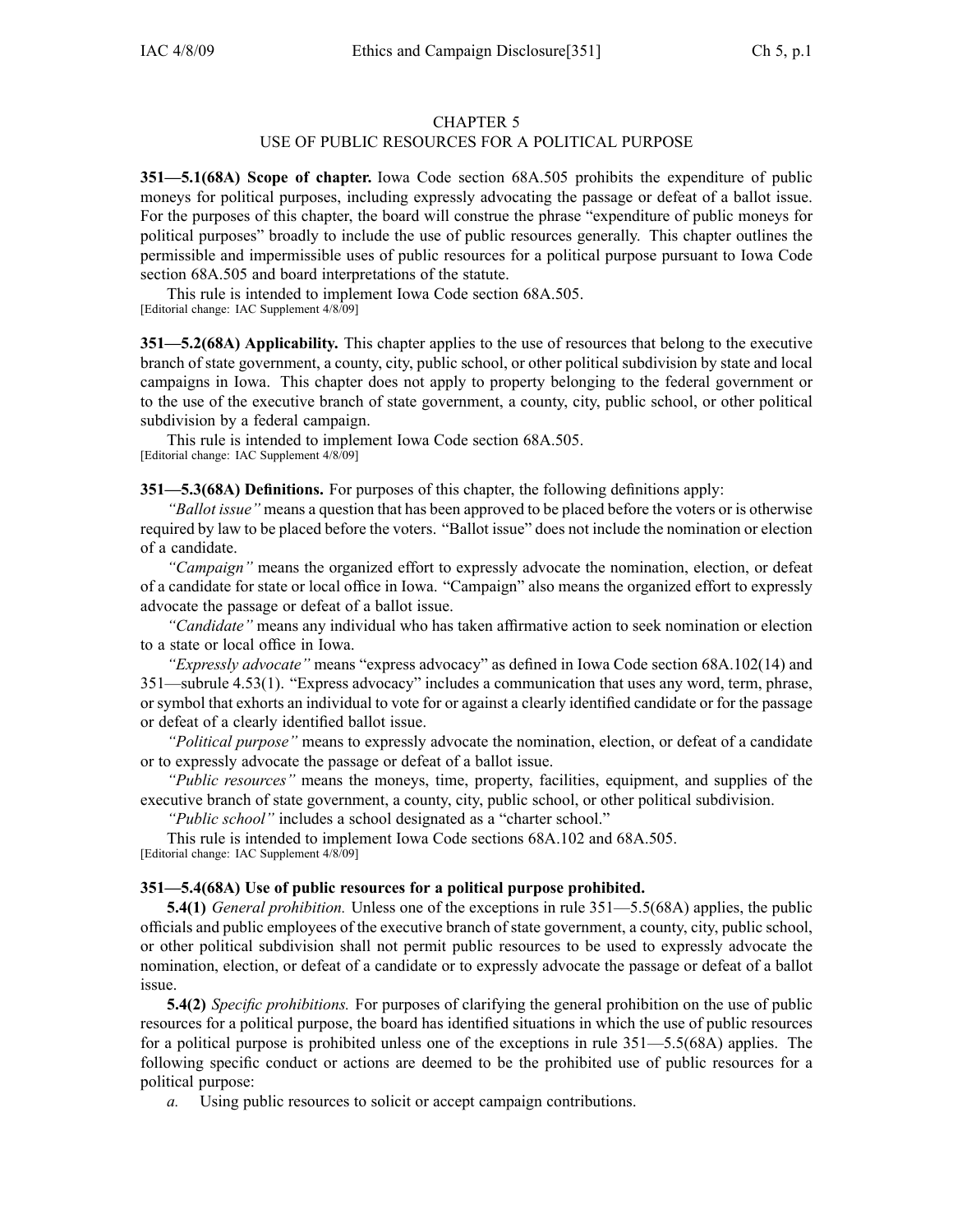*b.* Using public resources to solicit votes, engage in campaign work, or poll voters on their preferences for candidates or ballot issues. The prohibition on polling voters by using public resources does not apply to authorized research at <sup>a</sup> public university.

*c.* Using <sup>a</sup> publicly owned motor vehicle to transport political materials, placing campaign signs on <sup>a</sup> publicly owned motor vehicle, or traveling to campaign-related events in <sup>a</sup> publicly owned motor vehicle.

*d.* Using public resources to produce and distribute communications that expressly advocate for or against candidates or that expressly advocate for or against ballot issues.

*e.* Placing campaign materials on public property including the placement of campaign signs in the public right-of-way.

**5.4(3)** *Transportation maps.* As provided in Iowa department of transportation rule 761—28.3(307), Iowa transportation maps are not to be sold or used for purposes of personal or professional gain. The paper version of the map is not to be altered for distribution in any way, including adding <sup>a</sup> name or address, by candidates running for political office. This prohibition does not apply to pictures of the governor and lieutenant governor and <sup>a</sup> personal message which may appear on the map.

This rule is intended to implement Iowa Code section 68A.505.

[Editorial change: IAC Supplement 4/8/09]

## **351—5.5(68A) Exceptions from prohibition on use of public resources for <sup>a</sup> political purpose.**

**5.5(1)** *Expressing opinion by resolution.* Iowa Code section 68A.505 permitsthe state or <sup>a</sup> governing body of <sup>a</sup> county, city, public school, or other political subdivision to express an opinion on <sup>a</sup> ballot issue through the passage of <sup>a</sup> resolution or proclamation. It is also permissible for <sup>a</sup> member of <sup>a</sup> governing body of the state, county, city, public school, or other political subdivision to express the member's opinion on <sup>a</sup> ballot issue at <sup>a</sup> public meeting of the governing body.

**5.5(2)** *Public forum.* Any public resource that is open to <sup>a</sup> member of the general public to use for other purposes may be used for political purposes, including the distribution of political materials on windshields of vehicles that are parked in public parking lots.

**5.5(3)** *Candidate debate.* The executive branch of state government, <sup>a</sup> county, city, public school, or other political subdivision may permit the holding of <sup>a</sup> candidate debate or forum and the accompanying distribution of campaign materials on governmental property so long as at least two candidates seeking the same office are invited to attend the debate or forum.

**5.5(4)** *Reimbursement to governmental body.* A person may reimburse <sup>a</sup> governmental body for the use of <sup>a</sup> public resource for <sup>a</sup> political purpose so long as it can be demonstrated to the board that the use of the resource was also for <sup>a</sup> public purpose or furthered <sup>a</sup> public interest. The reimbursement shall be for the actual costs of the public resource or be for the same amount charged to <sup>a</sup> person using the public resource for any other purpose.

**5.5(5)** *Communications that do not expressly advocate.* Public resources may be used to produce and distribute communications that do not expressly advocate for or against <sup>a</sup> candidate or that do not expressly advocate for or against <sup>a</sup> ballot issue.

**5.5(6)** *Use of job title.* As there is no expenditure of taxpayer funds, job titles may be used for political purposes.

**5.5(7)** *Residence.* It is not deemed <sup>a</sup> violation of Iowa Code section 68A.505 for <sup>a</sup> public official or public employee to use for political purposes the portion of public property that is designated as the personal residence of the public official or public employee.

**5.5(8)** *Clothing or paraphernalia.* While performing official duties, <sup>a</sup> public official or public employee may wear clothes or wear political paraphernalia that expressly advocate for or against candidates or that expressly advocate for or against ballot issues. However, the administrative head of <sup>a</sup> state agency or of <sup>a</sup> department of <sup>a</sup> political subdivision may enact an internal policy that would prohibit the wearing of campaign materials on the public property of that agency or subdivision.

This rule is intended to implement Iowa Code section 68A.505. [Editorial change: IAC Supplement 4/8/09]